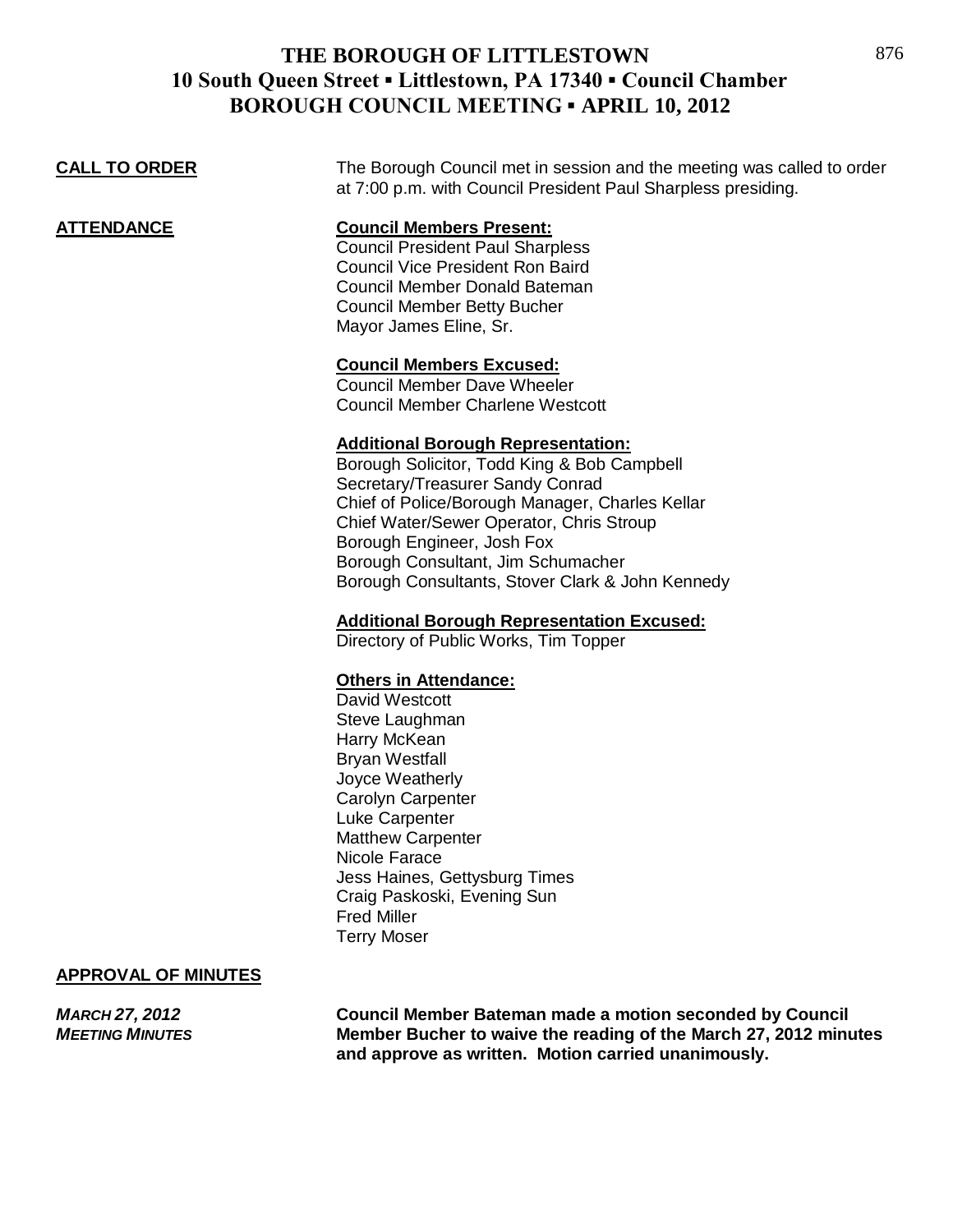| <b>APPROVAL AND</b><br><b>PAYMENT OF BILLS</b>                                                                                  | Council Member Bateman made a motion seconded by Council<br>Member Bucher to approve the accounts payable for the General,<br>Pool, Water and Sewer Funds from March 23, 2012 through April 4,<br>2012 in the amount of \$34,527.32. Motion carried unanimously.                                                                                          |
|---------------------------------------------------------------------------------------------------------------------------------|-----------------------------------------------------------------------------------------------------------------------------------------------------------------------------------------------------------------------------------------------------------------------------------------------------------------------------------------------------------|
|                                                                                                                                 | <b>Council Member Bateman made a motion seconded by Council</b><br>Member Bucher to approve the payroll from March 23, 2012 through<br>April 4, 2012 in the amount of \$42,284.18. Motion carried<br>unanimously.                                                                                                                                         |
| <b>NEW BUSINESS</b>                                                                                                             |                                                                                                                                                                                                                                                                                                                                                           |
| <b>CDBG - PUBLIC HEARING</b>                                                                                                    | As part of the requirements for the Community Development Block Grant<br>(CDBG) the Littlestown Borough Council will hold a Special Meeting on<br>Friday, May 4, 2012 for the purpose of public hearing to consider<br>approving applications for the 2012 Community Development Block Grant<br>(CDBG) funding from local non-profits in Littlestown.     |
|                                                                                                                                 | <b>Council Member Bateman made a motion seconded by Council</b><br>Member Baird to approve and direct the Borough Secretary to<br>advertise the Public Hearing Notice for a Public Hearing to be held on<br>May 4, 2012. Motion carried unanimously.                                                                                                      |
| <b>RESOLUTION FOR RELOCATION</b><br><b>ASSISTANCE PLAN</b>                                                                      | As part of the CDBG Grant the Borough Council will need to adopt an<br>Antidisplacement and Relocation Assistance Plan Resolution. This<br>purpose of this resolution is to relocate individuals who have been<br>displaced due to a direct result of activities assisted with funds provided<br>under the Housing and Community Development Act of 1971. |
|                                                                                                                                 | <b>Council Member Bateman made a motion seconded by Council</b><br>Member Baird to adopt an Antidisplacement and Relocation<br>Assistance Plan Resolution. Motion carried unanimously.                                                                                                                                                                    |
| <b>RESOLUTION FOR MINORITY AND</b><br><b>WOMEN'S BUSINESS ENTERPRISE</b><br><b>PLAN AND ADOPTING A SECTION</b><br><b>3 PLAN</b> | As part of the CDBG Grant the Borough Council will need to adopt a<br>Resolution Updating the County Minority and Women's Business<br>Enterprise Plan and Adopting a Section 3 Plan.                                                                                                                                                                      |
|                                                                                                                                 | <b>Council Member Bateman made a motion seconded by Council</b><br>Member Bucher to adopt a Resolution Updating the County Minority<br>and Women's Business Enterprise Plan and Adopting a Section 3<br>Plan. Motion carried unanimously.                                                                                                                 |
| <b>INTEGRITY POLICY</b>                                                                                                         | As part of the CDBG Grant Borough Council will need to adopt an Integrity<br>Policy. This policy is to make sure that all laws and/or regulations are<br>followed to the highest standards of honesty.                                                                                                                                                    |
|                                                                                                                                 | <b>Council Member Bateman made a motion seconded by Council</b><br>Member Bucher to adopt an Integrity Policy. Motion carried<br>unanimously.                                                                                                                                                                                                             |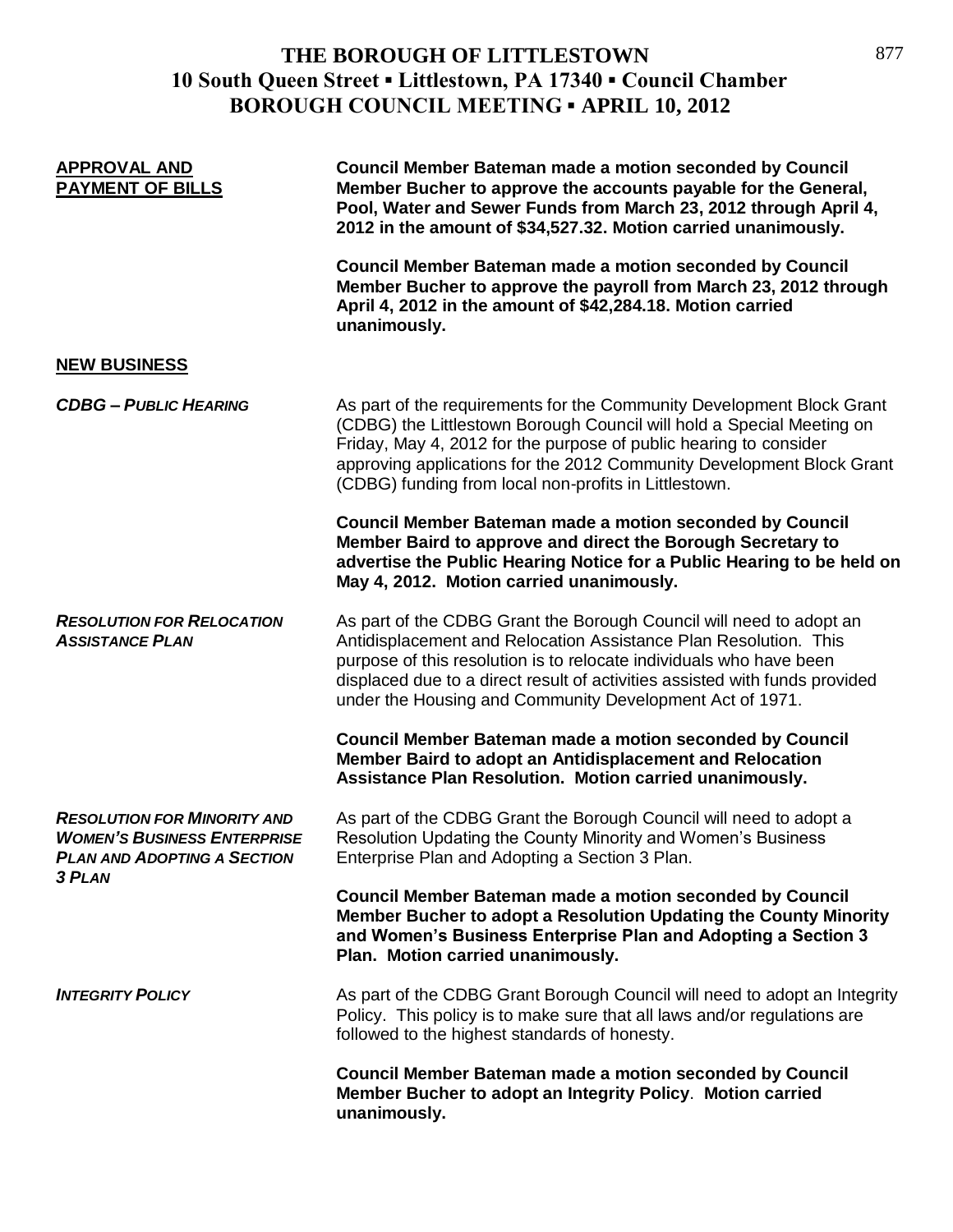| <b>AGREEMENT BETWEEN THE</b><br><b>COUNTY AND BOROUGH</b> | The purpose of this agreement is to have the County assistant the<br>Borough of Littlestown staff with the Administration of the Community<br>Development Block Grant Program.                                                                                                                                                                                                                                                                                                                                          |
|-----------------------------------------------------------|-------------------------------------------------------------------------------------------------------------------------------------------------------------------------------------------------------------------------------------------------------------------------------------------------------------------------------------------------------------------------------------------------------------------------------------------------------------------------------------------------------------------------|
|                                                           | <b>Council Member Bateman made a motion seconded by Council</b><br>Member Bucher to enter into an agreement with the County of Adams<br>for the Administration of the Community Development Block Grant<br>Program and to designate the Borough Secretary/Treasurer to act on<br>behalf of the Borough in connection with Program projects. Motion<br>carried unanimously.                                                                                                                                              |
| <b>ADVERTISING COMMITTEE</b><br><b>MEETINGS</b>           | Some Members of the Borough Council did not feel that the Committee<br>Meetings should be advertised and open to the public because official<br>action was not being taken at these meetings. The Borough Solicitor<br>informed Council that this could be challenged because according to the<br>Sunshine Law all meetings of the body and committees that are meeting to<br>discuss agency business in the form of deliberation, policy formulation and<br>decision making must be advertised and open to the public. |
|                                                           | <b>Council Member Bateman made a motion seconded by Council</b><br>Council Member Bucher not to advertise Committee Meetings.<br>Motion carried unanimously.                                                                                                                                                                                                                                                                                                                                                            |
| <b>RESOLUTION - PREVAILING WAGES</b>                      | <b>Council Member Bateman made a motion seconded by Council</b><br><b>Council Member Bucher to table the Resolution regarding Prevailing</b><br><b>Wages. Motion carried unanimously.</b>                                                                                                                                                                                                                                                                                                                               |
| <b>REPORTS</b>                                            |                                                                                                                                                                                                                                                                                                                                                                                                                                                                                                                         |
| <b>Mayor</b>                                              | Mayor, James Eline, Sr. informed Council that he had no report.                                                                                                                                                                                                                                                                                                                                                                                                                                                         |
| <b>Chief of Police</b>                                    | Chief of Police, Charles Kellar informed Council of the following:<br>The Oral Interviews which is part of the Civil Service Testing<br>$\bullet$<br>process have been completed and the background investigations<br>are in the process of being completed;<br>The Police Secretary is out on medical leave and she will be out for<br>at least 3 months                                                                                                                                                               |
| <b>Borough Manager</b>                                    | The Borough Manager, Charles Kellar informed Council of the following:<br>The Appler Well is repaired and is up and running.<br>There is an agreement for professional services provided by HRG<br>$\bullet$<br>regarding the Construction of the Waste Water Treatment Plant<br>which has been given to the Borough Solicitor for his review. Once<br>it has been reviewed by the Solicitor then the agreement will come<br>before Council for their review and approval.                                              |
| <b>Director of Public Works</b>                           | Council President Sharpless stated that the Director of Public Works had<br>been excused from the meeting this evening however a report had been<br>submitted to Council.                                                                                                                                                                                                                                                                                                                                               |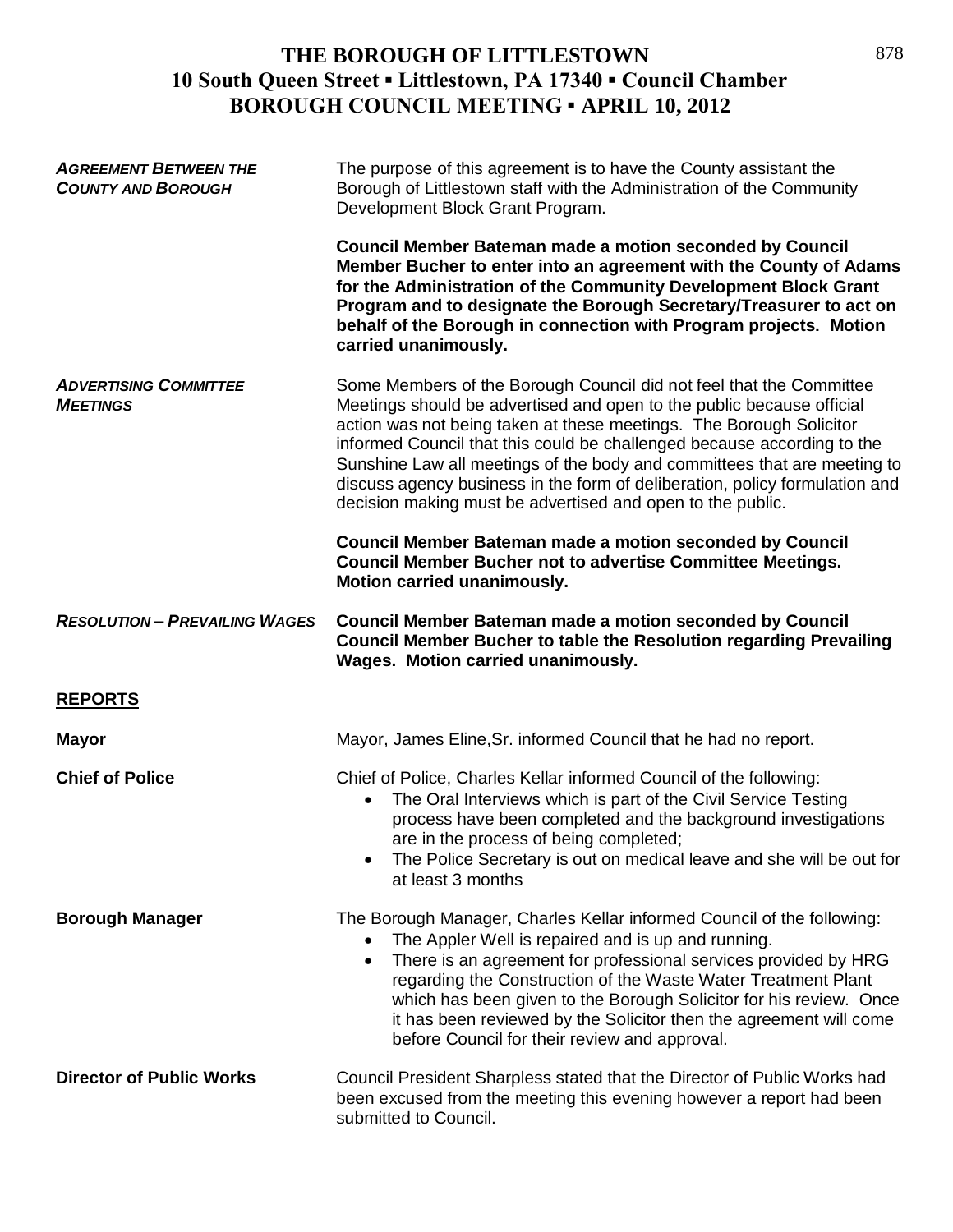| <b>Code Enforcement Office</b>                         | Code Enforcement Officer, Bryan Westfall informed Council that he had no<br>report.                                                                                                                                                                                                                                                                                                                                                                                                                                                                                                                                                                                                                                                                                                                                                                                                            |
|--------------------------------------------------------|------------------------------------------------------------------------------------------------------------------------------------------------------------------------------------------------------------------------------------------------------------------------------------------------------------------------------------------------------------------------------------------------------------------------------------------------------------------------------------------------------------------------------------------------------------------------------------------------------------------------------------------------------------------------------------------------------------------------------------------------------------------------------------------------------------------------------------------------------------------------------------------------|
| <b>Borough Solicitor</b>                               |                                                                                                                                                                                                                                                                                                                                                                                                                                                                                                                                                                                                                                                                                                                                                                                                                                                                                                |
| <b>DONADIO AGREEMENT</b>                               | Council Member Bateman made a motion seconded by Council<br>Member Bucher to approve the License Agreement between the<br>Borough of Littlestown and Mr. & Mrs. Donadio with the addition of<br>adding that no vehicles will be permitted to park or block access to<br>the driveway. Council President Sharpless asked if there were any<br>questions. Council Member Baird did not understand why Council agreed<br>to have the attorney to write an agreement giving them access when it<br>could not be proven by the Donadio's that they ever had a right-a-way.<br>Motion carried unanimously.                                                                                                                                                                                                                                                                                           |
| <b>PROPLANT AVENUE</b>                                 | Borough Solicitor, Todd King informed Council that there has been<br>progress on the quit claim deeds from the surrounding property owners,<br>however the school board has not made a decision yet but they are<br>scheduled to meet so there should be an answer soon.                                                                                                                                                                                                                                                                                                                                                                                                                                                                                                                                                                                                                       |
| <b>Borough Engineer</b>                                | Borough Engineer, Josh Fox informed Council of the following:<br><b>Contract 11-1 - Water System Improvements</b><br>The contractor continues to complete the punch list items at EP<br>101, EP 102, EP 104 and EP 107 preparing for final completion<br>inspection.<br>Contract 11-4 - Lumber Street Utility & Roadway Improvements<br>Work continues on site which includes the installation of sanitary<br>sewer mains, laterals and manholes. There are 3 crews on site<br>completing the sanitary sewer work.<br><b>Wastewater Treatment Plant Upgrade</b><br>One copy of the 90 percent completed Contract documents to the<br>$\bullet$<br>Borough's WWTP Operator for review. The documents are<br>anticipated to be completed and ready for Public Bidding on May 8,<br>2012, however the contract currently does not have the provisions<br>necessary to meet PENNVEST requirements. |
| <b>AUTHORIZATION FOR ADDITIONAL</b><br><b>SERVICES</b> | <b>Council Member Bateman made a motion seconded by Council</b><br>Member Bucher to approve the Authorization for Additional Services<br>for the following:<br>Stormwater Ordinance in the amount of \$600<br>$\bullet$<br>NPDES Permit Renewal in the amount of \$1,800<br>WWTP BNR Upgrade Project in the amount of \$1,600<br>Motion carried unanimously.                                                                                                                                                                                                                                                                                                                                                                                                                                                                                                                                   |
| <b>Borough Consultant</b>                              | Borough Consultant, Jim Schumacher informed Council that the grant<br>application was submitted and received. The next step is to wait to see if<br>Littlestown will be awarded any of the funds.                                                                                                                                                                                                                                                                                                                                                                                                                                                                                                                                                                                                                                                                                              |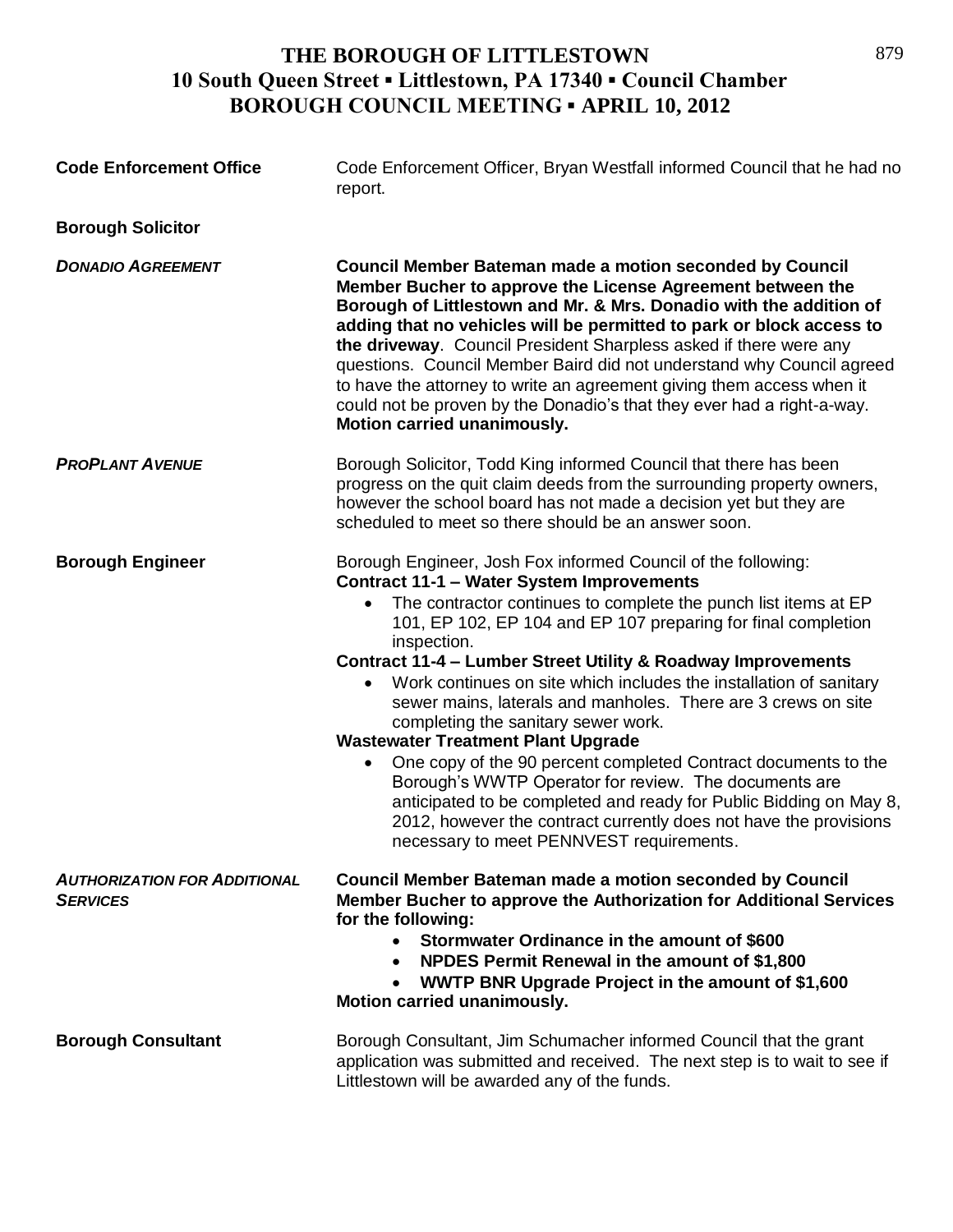### **REPORTS OF BOARD COMMITTEES AND COMMISIONS**

### **FINANCE COMMITTEE**

| <b>RE-INVEST BOROUGH FUNDS</b>                                | Council Member Bateman made a motion seconded by Council<br>Member Baird to re-invest the following funds in CD's with People's<br>Bank:<br>• Water Fund - \$263,106.82<br>• Sewer Fund - \$293,536.63<br>Traffic Control Fund - \$87,855.24<br>Motion carried unanimously.                                                                                                                                                                                                                                                                                                                                                                                                                                                                                                                                                                                                                                                                                                                                                    |
|---------------------------------------------------------------|--------------------------------------------------------------------------------------------------------------------------------------------------------------------------------------------------------------------------------------------------------------------------------------------------------------------------------------------------------------------------------------------------------------------------------------------------------------------------------------------------------------------------------------------------------------------------------------------------------------------------------------------------------------------------------------------------------------------------------------------------------------------------------------------------------------------------------------------------------------------------------------------------------------------------------------------------------------------------------------------------------------------------------|
| <b>TRANSFER EXISTING FUNDS</b><br><b>NEW BOROUGH ACCOUNTS</b> | <b>Council Member Bateman made a motion seconded by Council</b><br>Member Baird to transfer existing funds in the General, Pool and<br>Water Funds into new Borough Accounts at PNC Bank which consist<br>of the following:<br>• Stonesifer Trust Account with a beginning balance of<br>\$7,450.52 which is to be transferred from the Pool Fund;<br>Edna Rec Park Trust Account with a beginning balance of<br>$\bullet$<br>\$449,380.66 which is to be transferred out of the General Fund<br>and \$49,380.66 to be transferred by December 31, 2012 which<br>is also to be transferred out of the General Fund;<br>Edna Rec Christmas Trust Account with a beginning balance<br>of \$29,349.09 which is to be transferred out of the General<br>Fund;<br>CDBG Grant Account with a beginning balance of \$100 which<br>$\bullet$<br>is to be transferred from the Water Fund. This account needs<br>to be a non-interest bearing account in order to comply with<br>the CDBG Grant program.<br>Motion carried unanimously. |
| <b>PUBLIC COMMENTS</b>                                        | Mr. Fred Miller is concerned with the amount of dust that individuals are<br>making traveling to the YMCA. He stated that these individuals are<br>speeding on Lumber Street and that is what is causing all the dust. He<br>asked if there was anything that could be done. Chief Kellar stated that<br>the police department will run speed and the Borough Engineer stated that<br>he would talk to the contractors to make sure that they spray down the<br>area to keep the dust under control.                                                                                                                                                                                                                                                                                                                                                                                                                                                                                                                           |
| <b>RECESS</b>                                                 | Council President Sharpless recessed the meeting of the Littlestown<br>Borough Council at 8:24pm for an executive session to discuss personnel<br>and potential litigation.                                                                                                                                                                                                                                                                                                                                                                                                                                                                                                                                                                                                                                                                                                                                                                                                                                                    |
| <b>RECONVENE</b>                                              | The meeting of the Littlestown Borough Council was reconvened at 8:57<br>pm and the public was invited back in.                                                                                                                                                                                                                                                                                                                                                                                                                                                                                                                                                                                                                                                                                                                                                                                                                                                                                                                |